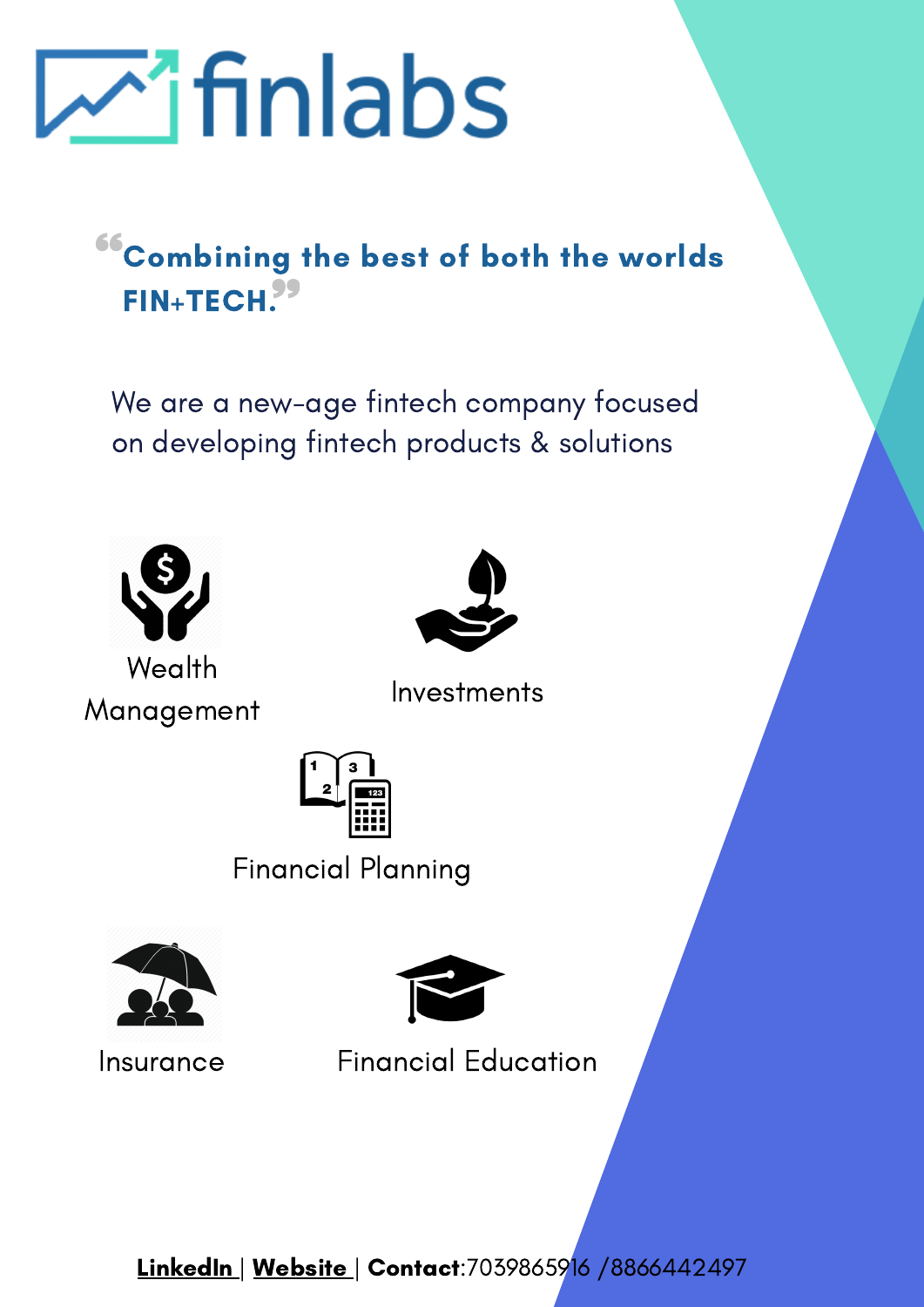## Our Product philosophy is inspired by our vision to "Help businesses & people achieve their financial goals "



### What sets **us** apart?

- Domain Expertise  $\bullet$
- **Client Focus**  $\bullet$
- High performance teams  $\bullet$
- Technical Excellence
- Ability to innovate
- Reliability & integrity



**[LinkedIn](https://www.linkedin.com/company/14438243) | [Website](https://finlabsindia.com/) | Contact:**7039865916 /8866442497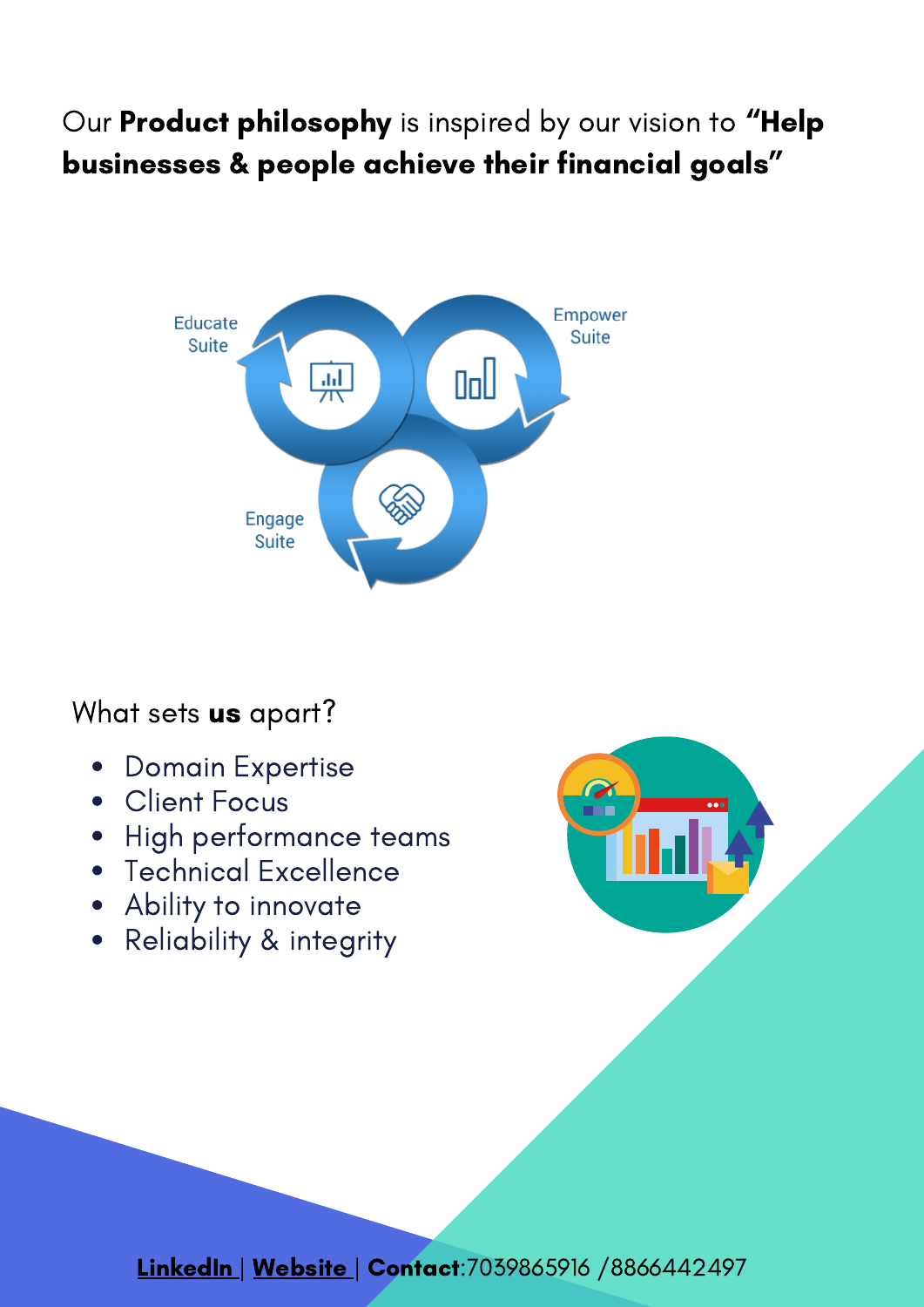## OUR FINTECH PRODUCT SUITE

# $\mathbb{Z}$  finexa<sup>®</sup>

#### Advisor Assisted

A B2B2C Integrated Digital Platform for Financial Intermediaries & Enterprises, Wealth Managers & Financial Advisors

Planning & Advisory Suite Goal Planning, Portfolio Management & Financial Planning Modules

Business Suite Sales Management & CRM, Back office Integrations, MIS etc.

Transactions Suite Enabling paperless transactions for MFs and other Investment products

Advanced Mobile App Track Bank Accounts, Credit cards, Wallets, Budgets, Bills, Multi-asset portfolio etc.

White-labelled, Cloud based platform available as SAAS

Enterprise Versions Available For enterprises with Customizations & Integrations with existing systems

API Stack Available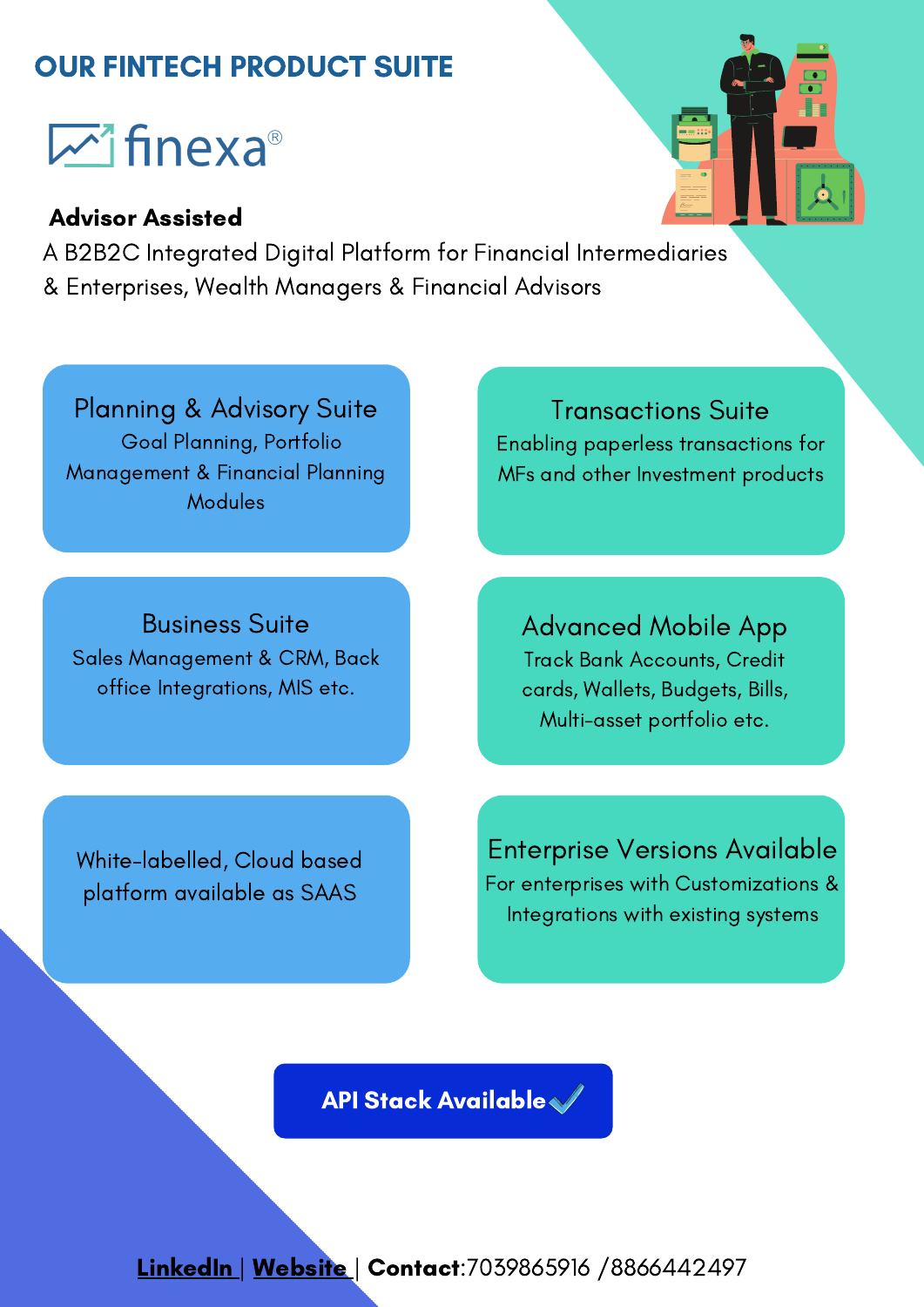## **M** finexa® <sub>DIY</sub>

#### Do-It-Yourself (DIY)

Digital Platform with Financial Planning & Client Suitability Assessment for Large Enterprises like Life Insurers, Banks, Asset Management Companies

A 360° financial planning & suitability assessment digital platform with simple, intuitive & engaging DIY User Journey

Recommendations for Budgeting, Life Goals, Debt Management & Risk Management

Recommend Savings / Investment based products as well as Protection based solutions

Analysis of Current Financial Situation, Family & Life Stage needs and Risk Appetite

Instantly generate the Financial Planning / Suitability Plan Report

Integrations with existing Product subscription / quote generation process & easy customizations

API Stack Available

**[LinkedIn](https://www.linkedin.com/company/14438243) | [Website](https://finlabsindia.com/) | Contact:**7039865916 /8866442497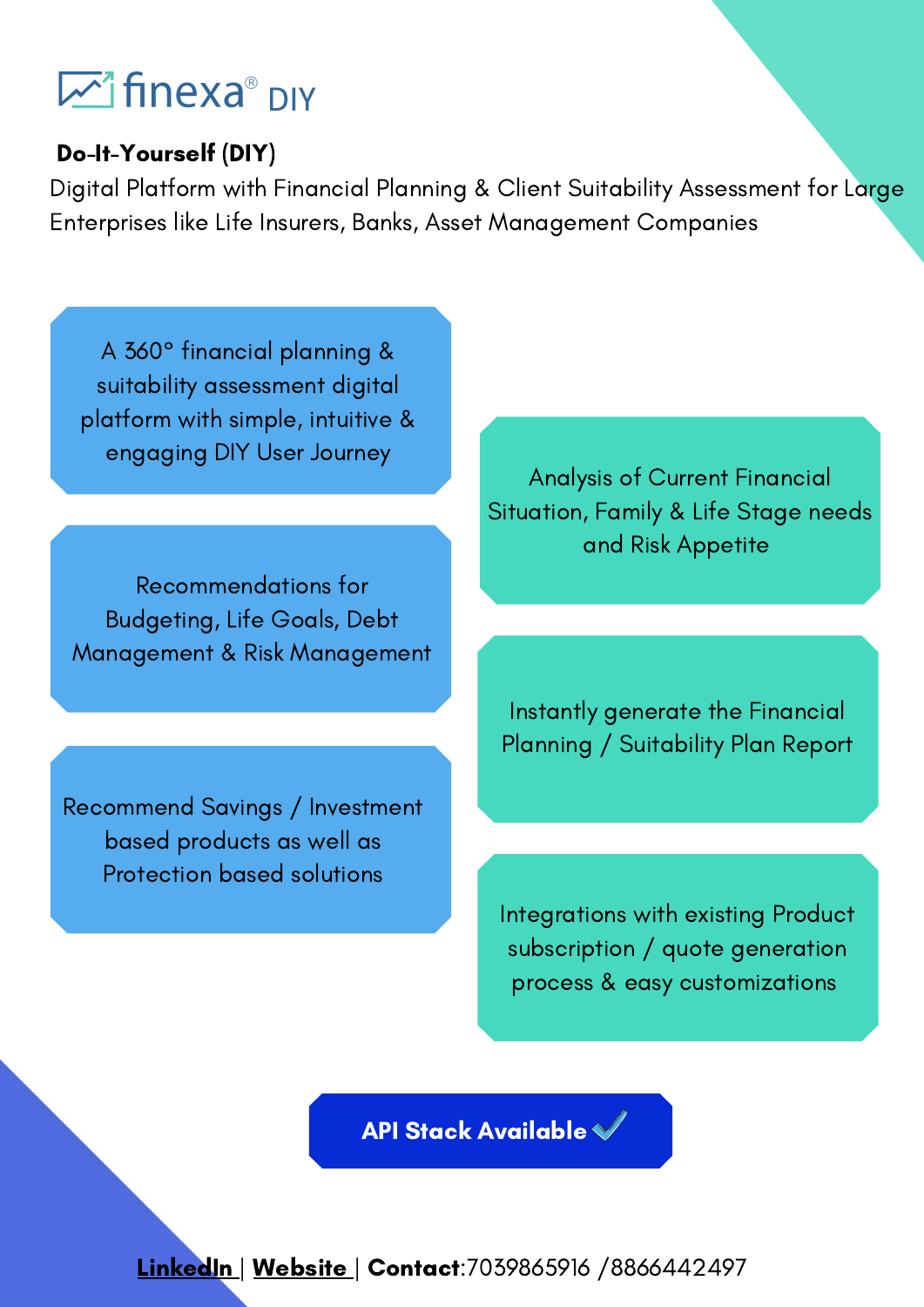

A B2C Account Aggregation & Money Management App for Working Individuals powered by AI & ML

A highly automated, simple and secure Mobile App helping users track their personal finances

Track personal / business expenses & income as per category and their

Enterprise version available with sdk integration

256-bit encryption and bank grade security for client data protection

Track bank accounts, credit cards, wallets and detailed account statements without sharing pin or password

trends , manage budgets Track utility and other bills through auto-reminders and pay online instantly

> Track Multi-asset Portfolios real-time - MF, Equity, FDs, Small Savings Schemes etc.

API SDK Available

[LinkedIn](https://www.linkedin.com/company/14438243) | [Website](https://finlabsindia.com/) | Contact: 7039865916 / 8866442497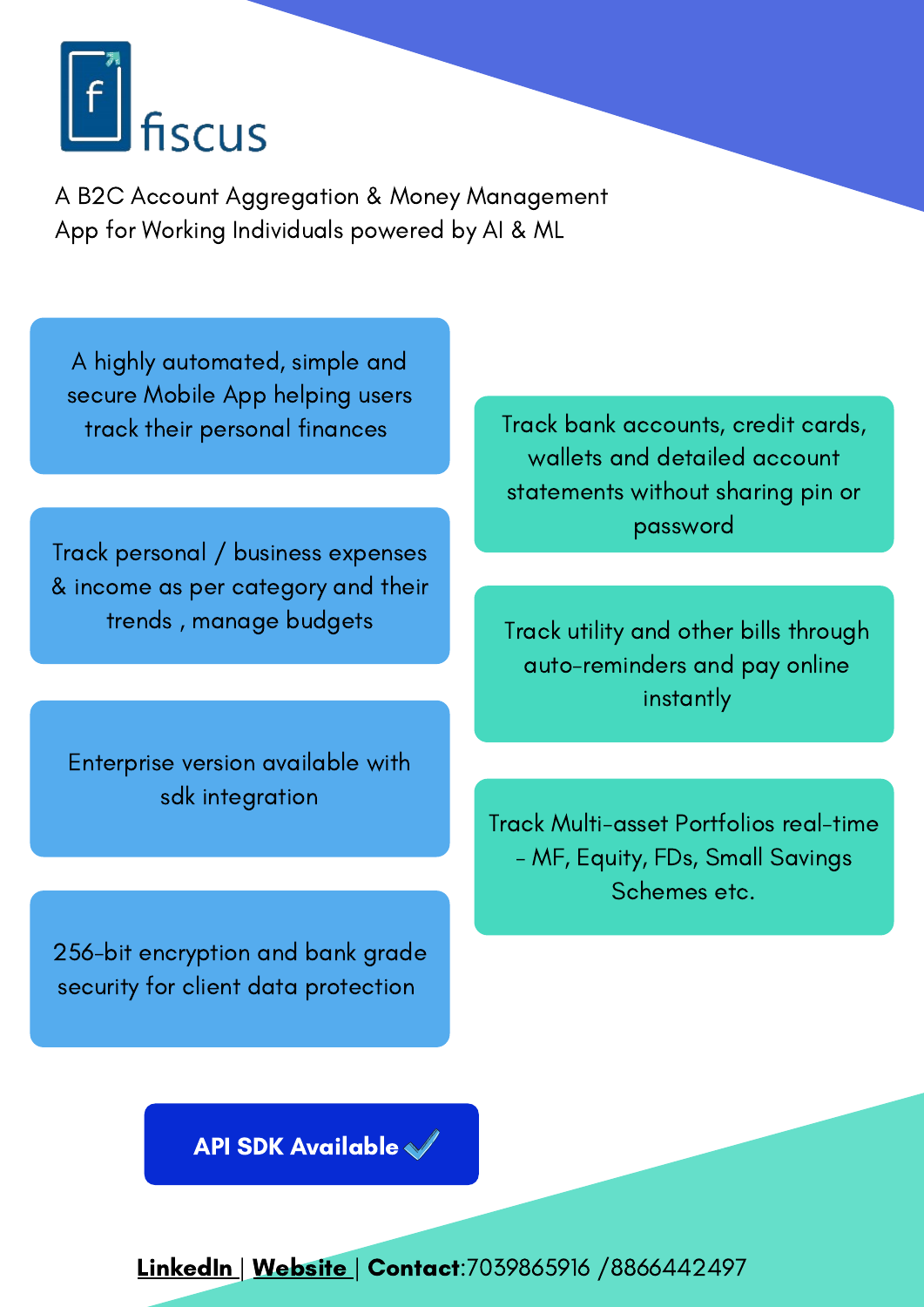Other Financial Tools & Calculators for Banking, Investments, Insurance, Account Aggregation, Knowledge Management etc



| Financial Product calculators e.g.<br>deposits, bonds, small savings<br>schemes, retirement schemes,<br>investment products etc. | Life Insurance Benefit<br><b>Illustration calculators</b>                                                              |
|----------------------------------------------------------------------------------------------------------------------------------|------------------------------------------------------------------------------------------------------------------------|
| Financial tools & calculators for<br>budgeting, goal planning, debt<br>management etc.                                           | PDF parsers for eCAS PDF<br>statements for Auto-upload of<br><b>Client Portfolios</b>                                  |
| Tools for Risk Profiling &<br><b>Assessment of Individuals</b>                                                                   | <b>Mutual Fund Analysis and</b><br><b>Recommendation as per SEBI</b><br>categories with detailed<br>product one pagers |
| Financial Tools for Life Insurance,<br>Health Insurance & other insurance<br>need assessment                                     | Enterprise versions available with<br>API & sdk integration                                                            |
|                                                                                                                                  |                                                                                                                        |

API stack & App SDK available

"We specialize in building custom fintech solutions for Banks, Insurers, AMCs and other Large Enterprises "

[LinkedIn](https://www.linkedin.com/company/14438243) | [Website](https://finlabsindia.com/) | Contact: 7039865916 / 8866442497